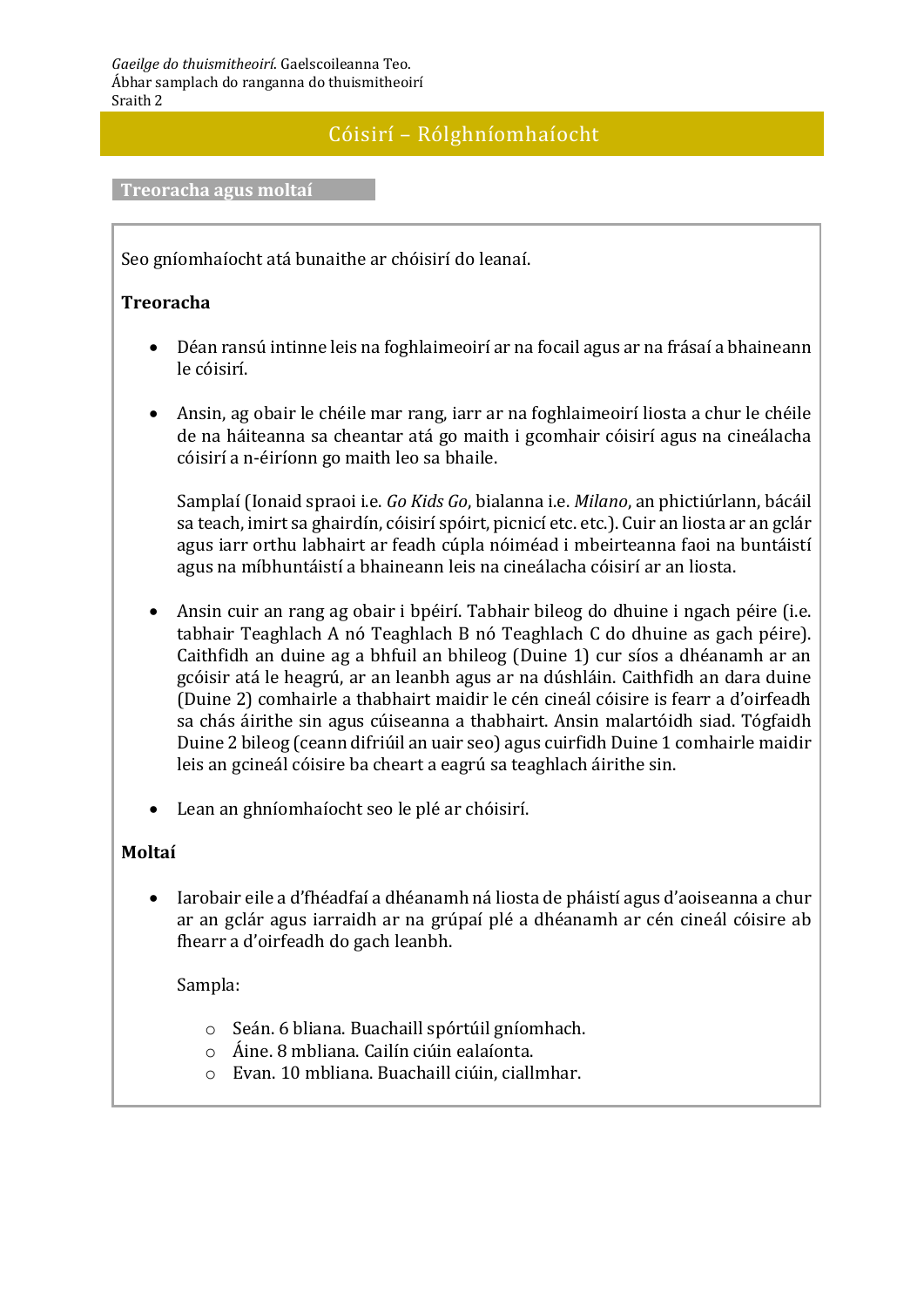*Gaeilge do thuismitheoirí*. Gaelscoileanna Teo. Ábhar samplach do ranganna do thuismitheoirí Sraith 2

## **Teaghlach A**



Seo é David. Tá sé sna naíonáin bheaga agus tá sé fiáin! Tá grúpa mór cairde fiáine aige. Is breá leo a bheith ag rith timpeall ag béiceadh agus ag screadaí agus ag méiseáil. Tá sé ag súil go mór lena chóisir agus é lán de sceitimíní!



Seo iad Joe agus Edel, tuismitheoirí David. Tá an teach díreach péinteáilte agus athchóirithe acu. Is ealaíontóir é Joe agus tá an teach lán d'ealaín álainn atá an-luachmhar. Tá siad scanraithe roimh chairde David agus an damáiste a d'fhéadfaidís a dhéanamh!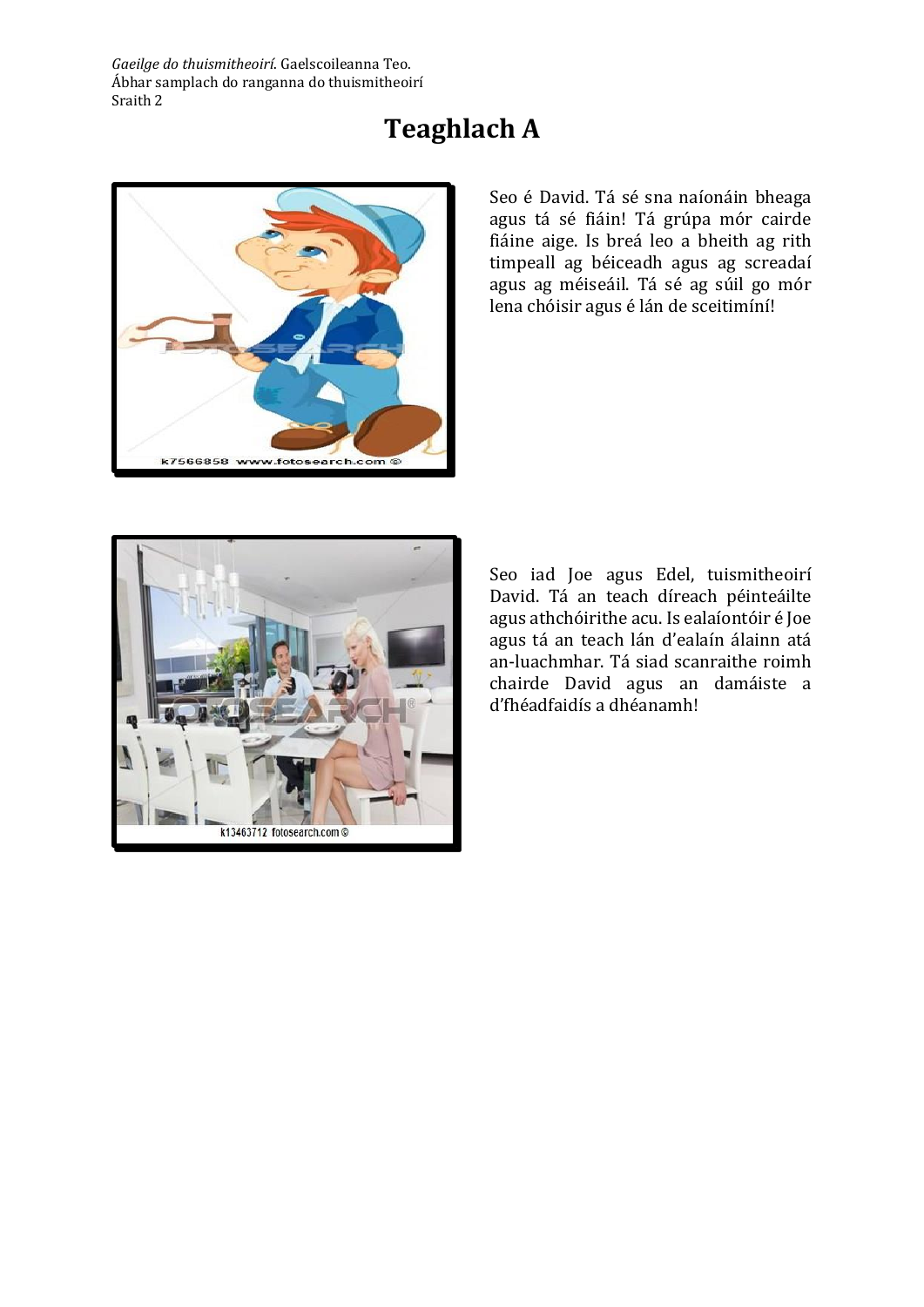*Gaeilge do thuismitheoirí*. Gaelscoileanna Teo. Ábhar samplach do ranganna do thuismitheoirí Sraith 2



### **Teaghlach B**

Seo í Caoimhe. Beidh sí 6 bliana d'aois. Is breá léi ealaín, banphrionsaí agus aon rud a bhfuil dath bándearg air! Níl ach ochtar cailíní ina rang agus deir sí nach maith léi buachaillí!



Seo í Sinéad, Mamaí Chaoimhe. Ba bhreá léi an chóisir a bheith ar siúl sa bhaile. Tá cónaí orthu i dteach scóipiúil le gairdín. Is breá léi a bheith ag bácáil.

Mí na Samhna atá ann agus tá an aimsir go huafásach. Tá Sinéad faoi bhrú agus faoi strus agus tá sí an-tuirseach.